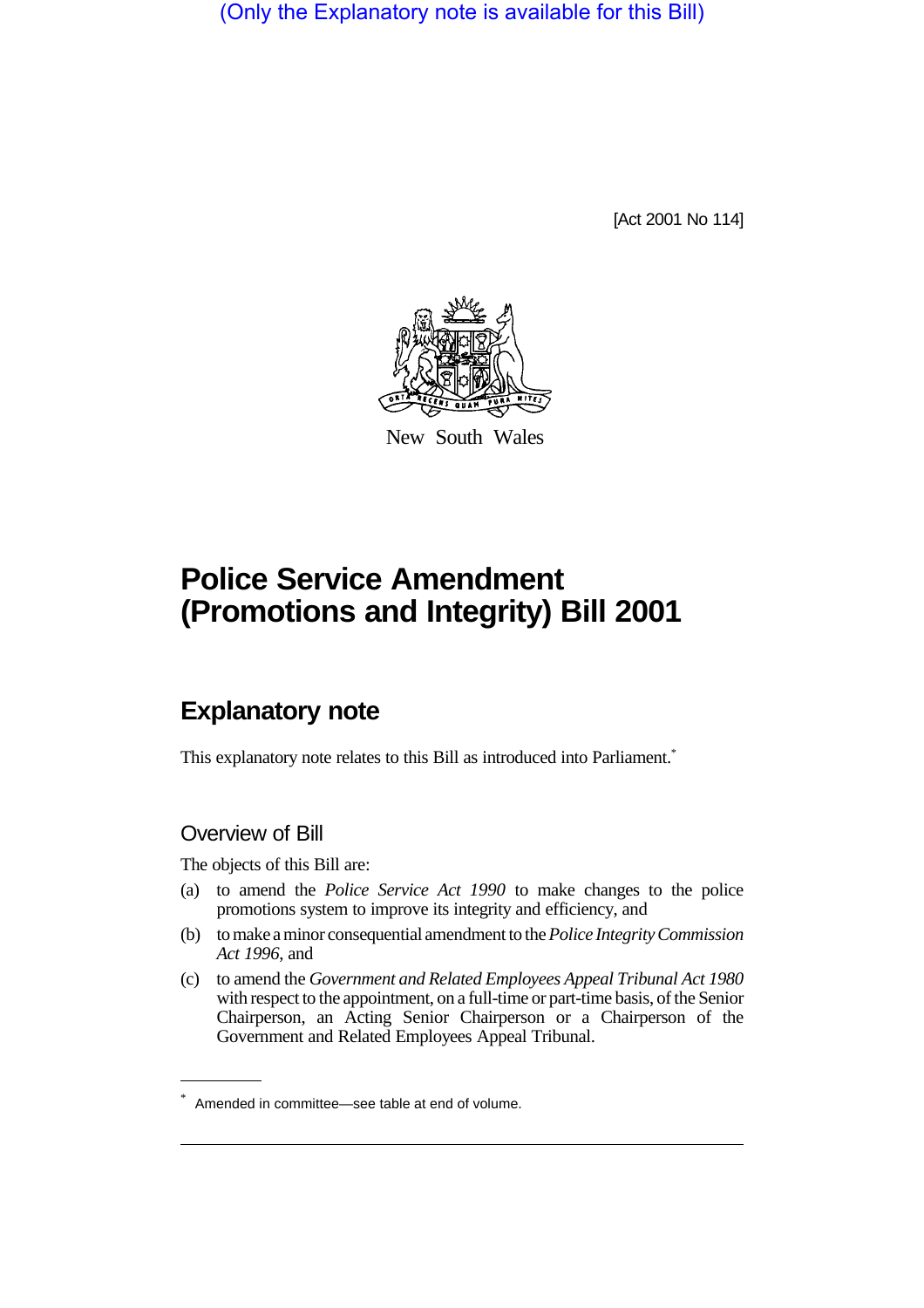Explanatory note

## Outline of provisions

**Clause 1** sets out the name (also called the short title) of the proposed Act.

**Clause 2** provides for the commencement of the proposed Act on the date of assent.

**Clause 3** is a formal provision giving effect to the amendments to the *Police Service Act 1990* set out in Schedule 1.

**Clause 4** is a formal provision giving effect to the amendment to the *Police Integrity Commission Act 1996* set out in Schedule 2.

**Clause 5** is a formal provision giving effect to the amendments to the *Government and Related Employees Appeal Tribunal Act 1980* set out in Schedule 3.

## **Schedule 1 Amendment of Police Service Act 1990**

#### **Integrity reports concerning applicants for promotion**

**Schedule 1 [1]** requires the Minister, before recommending the appointment of a person as Commissioner, to obtain an integrity report from the Commander, Special Crime and Internal Affairs, in addition to reports from the Police Integrity Commission and anyone else the Minister considers appropriate.

**Schedule 1 [2]** requires the Commander, Special Crime and Internal Affairs, to furnish the report to the Minister.

**Schedule 1 [7]** requires the Commissioner, before a person is appointed to an executive position, to obtain an integrity report from the Commander, Special Crime and Internal Affairs, in addition to reports from the Police Integrity Commission and anyone else the Commissioner considers appropriate.

**Schedule 1 [8]** requires the Commander, Special Crime and Internal Affairs, to furnish the report to the Commissioner.

**Schedule 1 [9]** provides that, if the vacant executive position is that of the Commander, Special Crime and Internal Affairs, the report to the Commissioner is to be furnished by a Deputy Commissioner nominated by the Commissioner.

**Schedule 1 [12]** imposes a duty on the Commissioner, before appointing a person, by way of promotion, to a vacant non-executive police officer position, to make inquiries as to the person's integrity from the Police Integrity Commission, the Commander, Special Crime and Internal Affairs, and anyone else the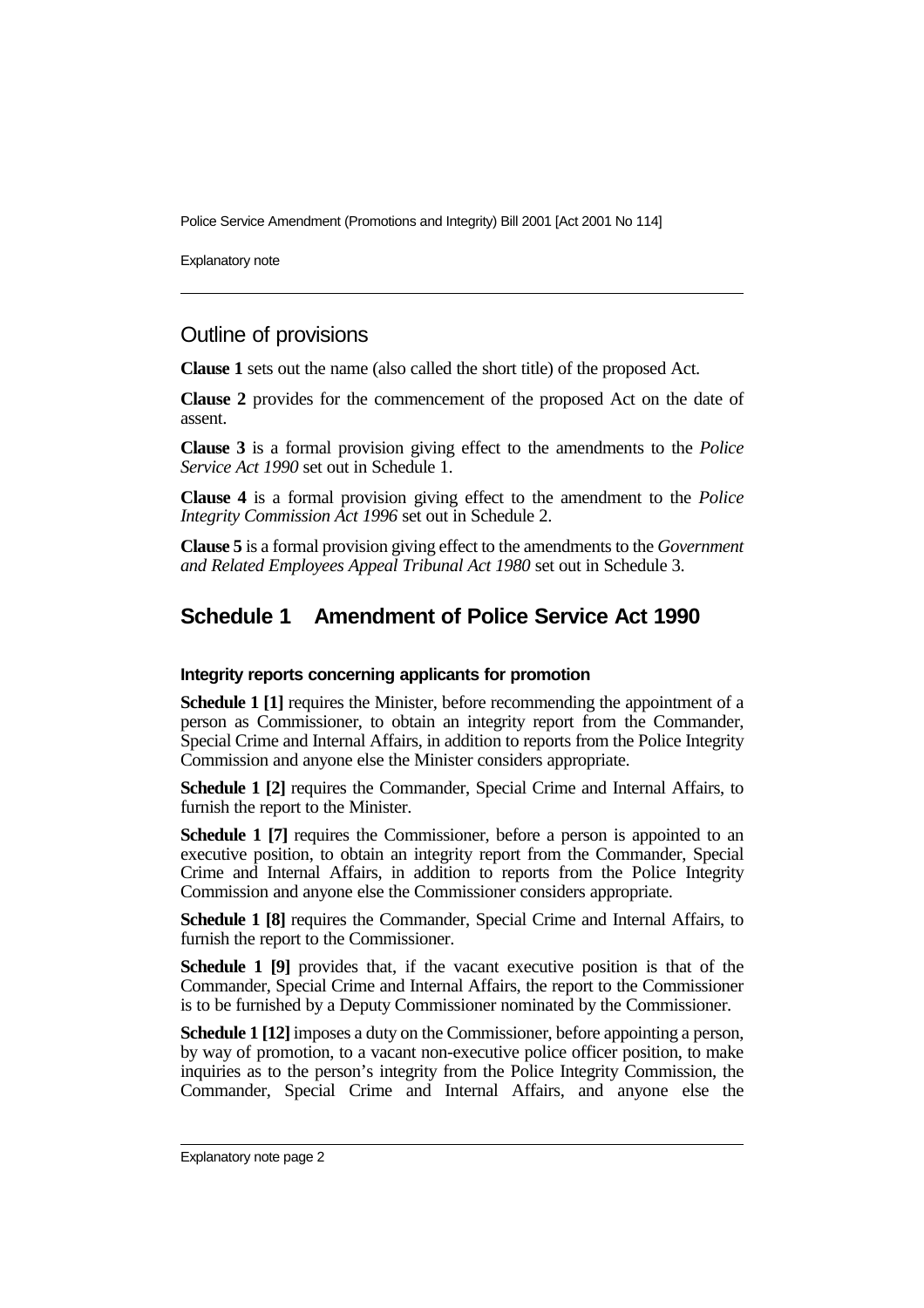Explanatory note

Commissioner considers appropriate, and to have regard to any information that comes to the Commissioner's attention as to the person's integrity.

**Schedule 1 [14]** provides that the Police Integrity Commission and the Commander, Special Crime and Internal Affairs, are required to furnish the report to the Commissioner.

**Schedule 1 [13]** makes a consequential amendment.

By **Schedule 1 [29]**, provision is made for the amendments to extend to a position that is a vacant position when the amendments commence.

The amendments also provide that the provision of all Police Integrity Commission reports is subject to the provisions of the *Police Integrity Commission Act 1996*—see **Schedule 1 [2]**, **[8]** and **[14]**.

#### **Making of statutory declarations as to integrity by applicants for police officer promotional positions**

The Act is amended to require an applicant for a promotional appointment to a vacant police officer position to provide a statutory declaration that the applicant has not knowingly engaged in any misconduct. An applicant who does not provide the statutory declaration is ineligible for appointment. The failure to provide a statutory declaration cannot be taken into consideration for a purpose other than the assessment of the person's eligibility to be appointed to the vacant position. **Schedule 1 [3]** amends the Act in relation to the appointment of the Commissioner. **Schedule 1 [5]** amends the Act in relation to the appointment of an executive officer. **Schedule 1 [18]** amends the Act in relation to the appointment of a nonexecutive commissioned officer. **Schedule 1 [22]** amends the Act in relation to the appointment of a sergeant. By **Schedule 1 [29]**, provision is made for the amendments to extend to a person who is an applicant for a vacant position when the amendments commence.

#### **Eligibility lists**

**Schedule 1 [10]** inserts proposed section 39A into the Act. It enables the Commissioner to create an eligibility list for an executive position that has been advertised. It is consistent with arrangements for senior executive service appointments under the *Public Sector Management Act 1988* and has similarities with the provision for eligibility lists for non-executive positions in section 67A of the *Police Service Act 1990*.

**Schedule 1 [17]** extends the life of an eligibility list for non-executive police officer positions from 6 months to 12 months.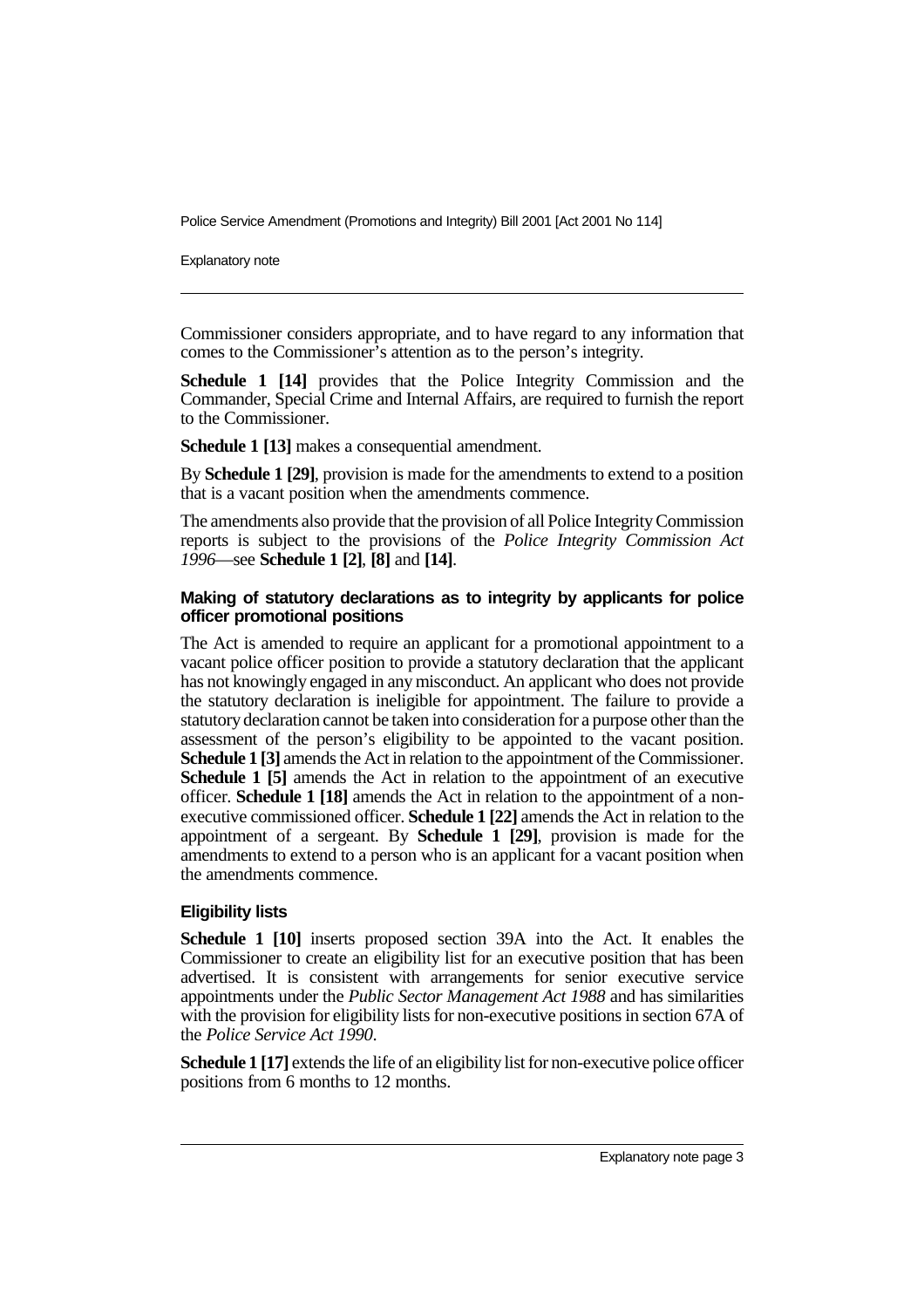Explanatory note

#### **Filling of vacancy arising from temporary appointment of preferred applicant**

**Schedule 1 [11]** creates a definition of *vacant position* for the purposes of these provisions. A *vacant position* is a police officer position:

- (a) that is not held by a person, or
- (b) to which a temporary appointment has been made, or
- (c) that is held by a person who is temporarily appointed to another position in accordance with the new arrangements under proposed section  $66(1A)$  (to be inserted by **Schedule 1 [15]**, or
- (d) that is held by a person who has ceased to be temporarily appointed to another position in accordance with the new arrangements and has no right of return to the position.

**Schedule 1 [15]** (proposed section 66 (1A)) enables the Commissioner to appoint an officer temporarily to a police officer position that is a vacant position if the officer is selected for, or is the preferred applicant for, the position, subject to several safeguards. They are:

- (a) before the appointment can be made, the Commissioner and the officer must agree as to the command in which the officer will serve if the officer is not permanently appointed to the position, and
- (b) if the officer is not permanently appointed to the position because another officer is selected for it, the officer retains his or her rights of appeal, and
- (c) if the officer has relocated his or her principal place of residence because of the temporary appointment, the costs and expenses of any further relocation are to be paid by the Police Service, and
- (d) if the officer has relocated his or her principal place of residence because of the temporary appointment and has agreed with the Commissioner to stay within the command to which the officer has been transferred if the officer is not permanently appointed to the position, the officer cannot be transferred (except in accordance with employee management action for misconduct or unsatisfactory performance), within a period of 3 years after the relocation.

**Schedule 1 [15]** (proposed section 66 (1B)) provides that an officer who ceases to be temporarily appointed to a position in accordance with the new arrangements, and who is not permanently appointed to the position has no right of return to his or her previous position unless appropriate arrangements have been agreed with the Commissioner to do so or no other officer has been selected for, or is the preferred applicant for, the position from which the officer was temporarily appointed.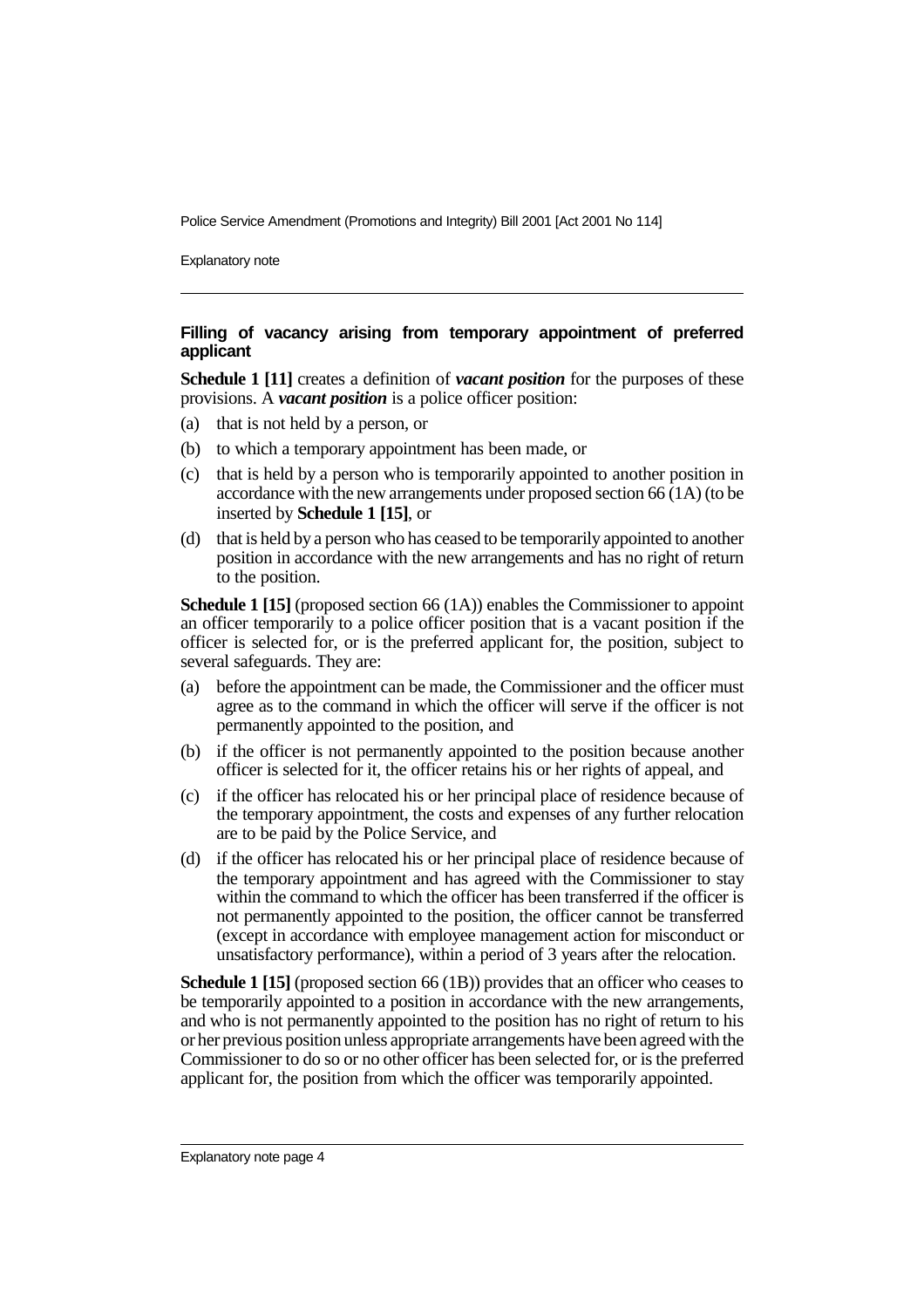Explanatory note

**Schedule 1 [16]** defines *preferred applicant* for the purposes of the new arrangements.

#### **Withdrawal of selection on integrity grounds**

**Schedule 1 [20]** inserts proposed sections 71A and 71B into the Act. Proposed section 71B enables the Commissioner to change a decision to appoint a person to a non-executive commissioned police officer position before the person is appointed, or before a promotion appeal made against the Commissioner's decision is commenced to be heard, if the Commissioner receives adverse information as to the person's integrity. Proposed section 71A specifies the circumstances in which a person ceases to be selected for appointment.

**Schedule 1 [23]** inserts proposed sections 77A and 77B into the Act. The proposed sections make the same provisions in relation to the appointment of sergeants.

**Schedule 1 [19]** makes consequential amendments.

By **Schedule 1 [29]**, provision is made to extend the proposed sections to an appointment decision made before its commencement.

#### **Promotional appeals**

**Schedule 1 [24]** repeals section 81A of the Act and thereby abolishes the appeal to the Government and Related Employees Appeal Tribunal (*GREAT*) by a constable against a decision to promote another constable to a higher grade in that rank.

**Schedule 1 [21]** makes a consequential amendment.

**Schedule 1 [25]** modifies the procedure under section 81D of the Act for appeals to GREAT. The modifications are as follows:

- (a) a notice of appeal must be accompanied by a summary of the grounds of the appeal and the particulars alleged to support those grounds,
- (b) the Senior Chairperson or a Chairperson may require an appellant to provide further written particulars concerning the appeal,
- (c) GREAT is to be constituted by the Senior Chairperson or a Chairperson sitting alone,
- (d) GREAT may strike out an appeal if:
	- (i) the appeal is frivolous or vexatious, or
	- (ii) the appellant is not able to put forward an arguable case in favour of his or her appointment,
- (e) evidence is to be given on oath.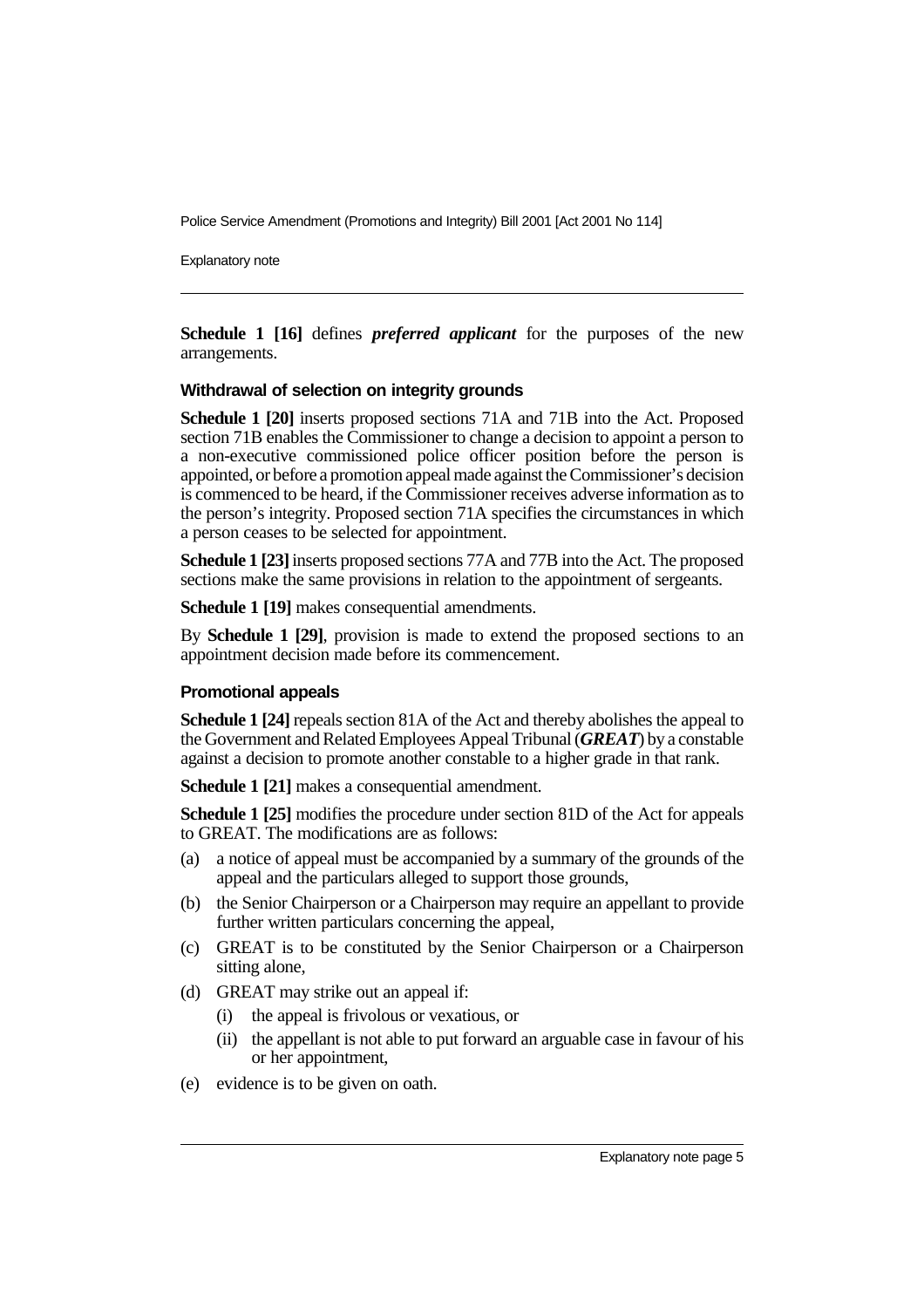Explanatory note

**Schedule 1 [26]** substitutes section 81E of the Act. The substituted section gives the Commissioner the option of appointing a successful appellant to GREAT to the contested vacant position or of not making the appointment and of recommencing the selection process.

By **Schedule 1 [29]**, provision is made:

- (a) to extend section 81D of the Act, as amended by Schedule 1 [25], to appeals made before the commencement of the amendment that were not commenced to be heard before that commencement, and
- (b) to extend section 81E of the Act, as inserted by Schedule 1 [26], to appeals made before the commencement of that section that are finally determined after that commencement.

#### **Revocation of promotional appointment because of misconduct in obtaining promotion**

**Schedule 1 [27]** inserts proposed Division 2A (sections 183A–183E) into Part 9 of the Act.

Proposed section 183A provides that the Commissioner may make an order to revoke a promotional appointment of an officer who is found to have engaged in misconduct that has assisted the promotion.

Proposed section 183B sets out the process that is to be followed in relation to the making of a revocation order.

Proposed section 183C provides for the effect of a revocation order.

Proposed section 183D limits the opportunity for administrative review of a revocation order.

Proposed section 183E imposes limitations on the Commissioner's power to delegate functions under the proposed Division.

By **Schedule 1 [29]**, provision is made to extend the proposed Division to a promotion made before its commencement.

#### **Miscellaneous amendments**

**Schedules 1 [4]** and **[6]** make amendments by way of statute law revision.

**Schedule 1 [28]** enables regulations of a savings and transitional nature to be made as a consequence of the enactment of the proposed Act.